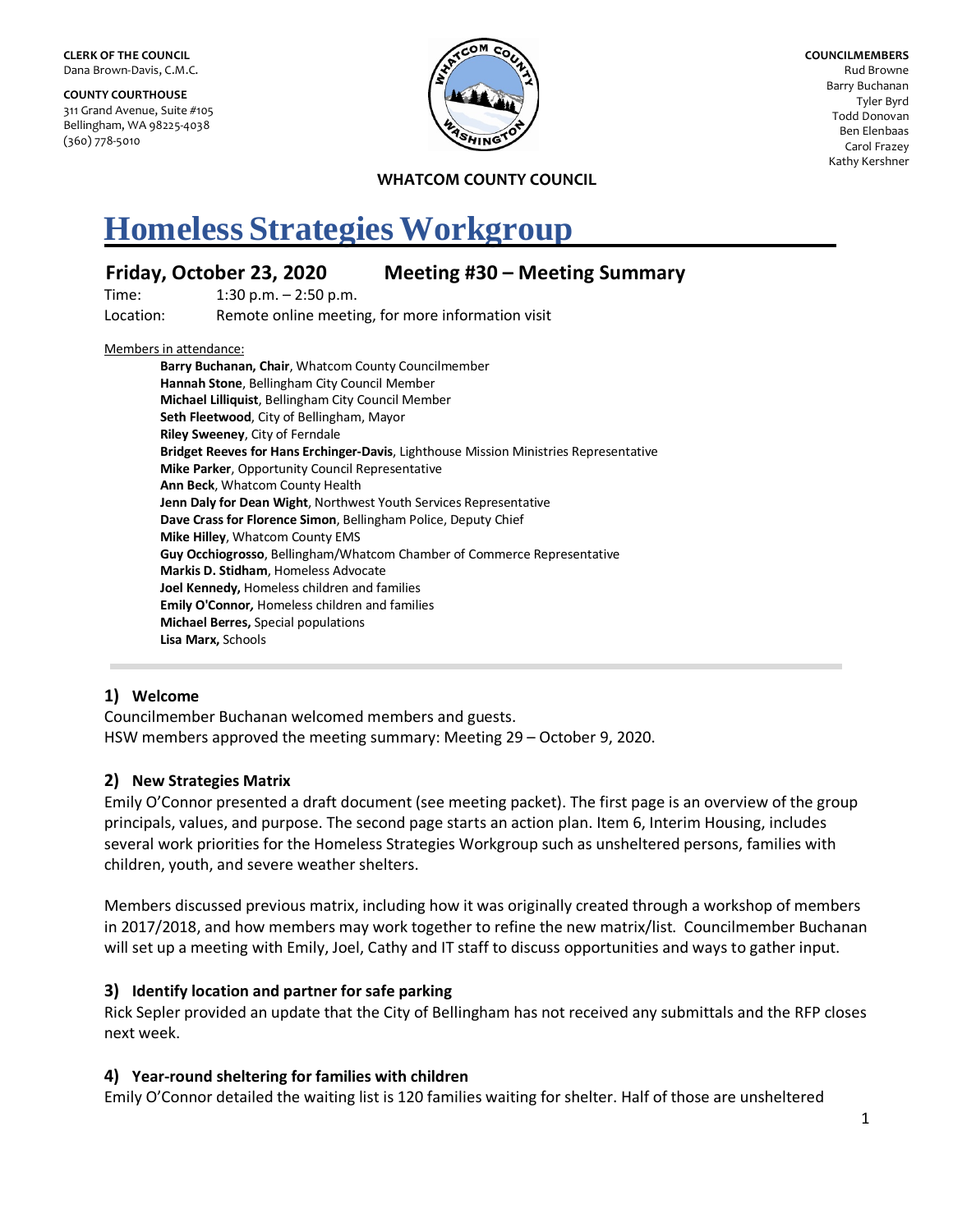families with children. This list doubled and there will be more. When families are unsheltered, we often don't know where they end up. The turnover rate is really slow and families can't transition into housing.

Mike Parker discussed the housing list pre-COVID was in the 50s and is now more than double. We have a housing crisis on the horizon.

Emily O'Connor calculated that \$1.6M is the amount it would take to clear the waiting list for families with children. The funding would go to rapid rehousing and permanent supportive housing, evenly split. Funding would be needed for Case Management and rental subsidies. Some families have preferences for locations (e.g. in Bellingham) because of access to transportation or other support systems.

Markis Stidham mentioned there are children in cars.

## **5) Winter Shelter – temporary and emergency**

Ann Beck discussed that the health department is reaching out to potential partners, but most are at capacity.

Bridget Reeves discussed the communications plan information distributed to Bellingham and Whatcom County councilmembers.

HSW members discussed winter shelter needs, including the following:

- Trends show a higher need for shelter this year is anticipated
- 70% of people seeking services at Basecamp are from Whatcom County
- Some Basecamp guests rely on consistency, other can handle a change of location to another shelter location if it were available (e.g. CTK operated shelter at Drop-In center)
- Staff at Basecamp know the people who stay there
- A variety of shelter types would serve more people
- Volunteer support needs
- Goal to have enough shelter to not have a need for emergency winter shelter space

#### **6) Encampment clean ups**

Councilmember Stone updated the group on updates on encampment clean up, including the recent release of a procedures document, which will be distributed to HSW members. Regarding encampments in the city, under COVID, camps are being left in place if there are no safety or health concerns for the residents of the camps or adjacent residents. In light of capacity issues at Basecamp, all encampment clean ups of occupied camps are suspended. Clean up teams are focused on abandoned camps. Council Member Stone offered to research and share data on the frequency of clean ups.

HSW Members discussed the following:

- Increasing shelter capacity can limit the need for encampments
- HOT team is distributing food to camps as well as masks and hand sanitizer
- Lighthouse Mission outreach teams go out in the evenings to camps in the downtown areas
- A challenge for partners is the 3% administrative cost associated with running a program. It is not enough to pay staff for the work.
- RFQ and competition for the same site
- A warming bus as an option for winter